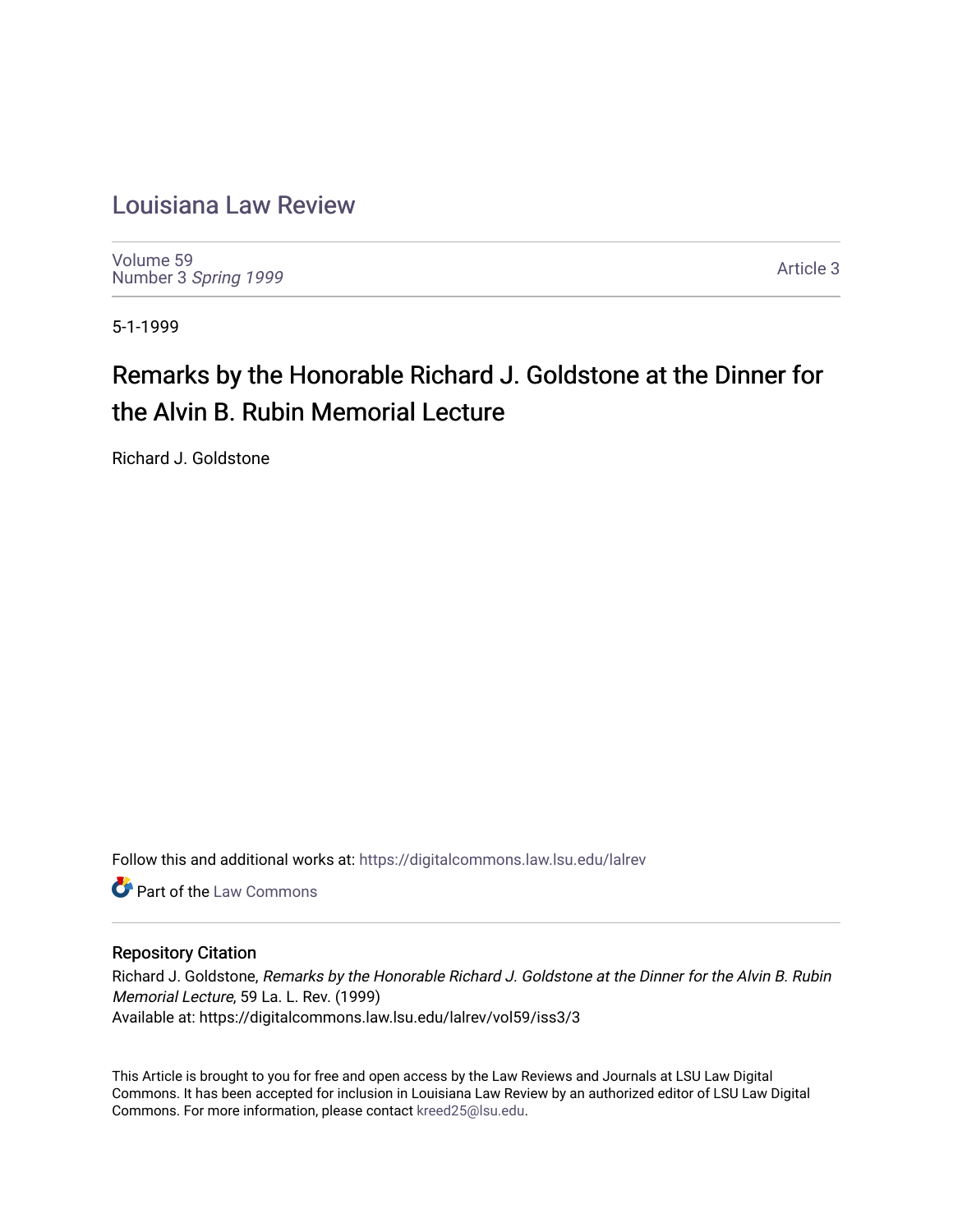### **Remarks by the Honorable Richard J. Goldstone at the Dinner for the Alvin B. Rubin Memorial Lecture**

#### *RichardJ. Goldstone'*

It is a particularly personal honor to have been invited to deliver a lecture in memory of the late Judge Alvin B. Rubin. He was a cherished friend for whom **I**had great regard and admiration. His concern for good causes knew no bounds. **I** came to know him in consequence of his deep interest in programs of the American Bar Association for black lawyers who were struggling against the injustices of the apartheid government in South Africa during the **1980's.** 

It is appropriate, therefore, on this occasion, for me to describe the debt which South Africa owes to the legal community of the United States for its contribution to the forces which in the end killed the evil system of racial oppression in my country. That contribution began in earnest in the late 1970's. In **1979,** the Carnegie and Ford Foundations sponsored the first national human rights conference in Cape Town. It was hosted **by** the Society of University Teachers of Law, the Natal Law Society and the Law Society of the Cape of Good Hope. The opening address was delivered **by** Judge M. M. Corbett, then a judge of South Africa's highest court, the Appellate Division of the Supreme Court, and who later became Chief Justice.

In **1979,** human rights was a subject that the South African Government and its security forces regarded as subversive. It was therefore unusual and

Copyright **1999, by LOUISIANA LAW REVIEW.** 

Justice Goldstone is National President of the National Institute of Crime Prevention and the Rehabilitation of Offenders (NICRO), chairperson of the Bradlow Foundation, a charitable educational trust, and heads the board ofthe Human Rights Institute of South Africa **(HURISA).** He is also the Chancellor of the University of the Witwatersrand, Johannesburg, a member of the Board ofits School of Law, aGovernor ofthe Hebrew University, Jerusalem, and President of World ORT (an international technical and technology training organization). Justice Goldstone is amember of the International Panel established in August **1997 by** the Government of Argentina to monitor the Argentinian Inquiry to elucidate Nazi activities in the Argentine Republic since **1938.** 

**The** many awards he has received locally and internationally include the International Human Rights Award of the American Bar Association (1994). He is an Honorary Bencher of the Inner Temple, London, an Honorary Fellow of**St.** Johns College, Cambridge, an Honorary Member ofthe Association of the Bar of New York, and a Fellow of the Centre for International Affairs of Harvard University. He is a Foreign Member of the American Academy of Arts and Sciences. He was a member of the faculty of the Salzburg Seminar in **1996** and **1998.** 

**<sup>\*</sup>** BA. LLB cum laude, **1962,** University of the Witwatersrand; Justice of the Constitutional Court of South Africa since July 1994.

From 1991-1994, Justice Goldstone served as Chairperson of the Commission of Inquiry regarding Public Violence and Intimidation which came to **be** known as the Goldstone Commission. He isalso Chairperson of the Standing Advisory Committee of Company Law. From August **15,** 1994 to September **1996,** he served as the Chief Prosecutor of the United Nations International Criminal Tribunals for the former Yugoslavia and Rwanda. During **1998** he was the chairperson of ahigh level group of international experts which met in Valencia, Spain, and drafted a Declaration of Human Duties and Responsibilities for the Director General of**UNESCO** (the Valencia Declaration).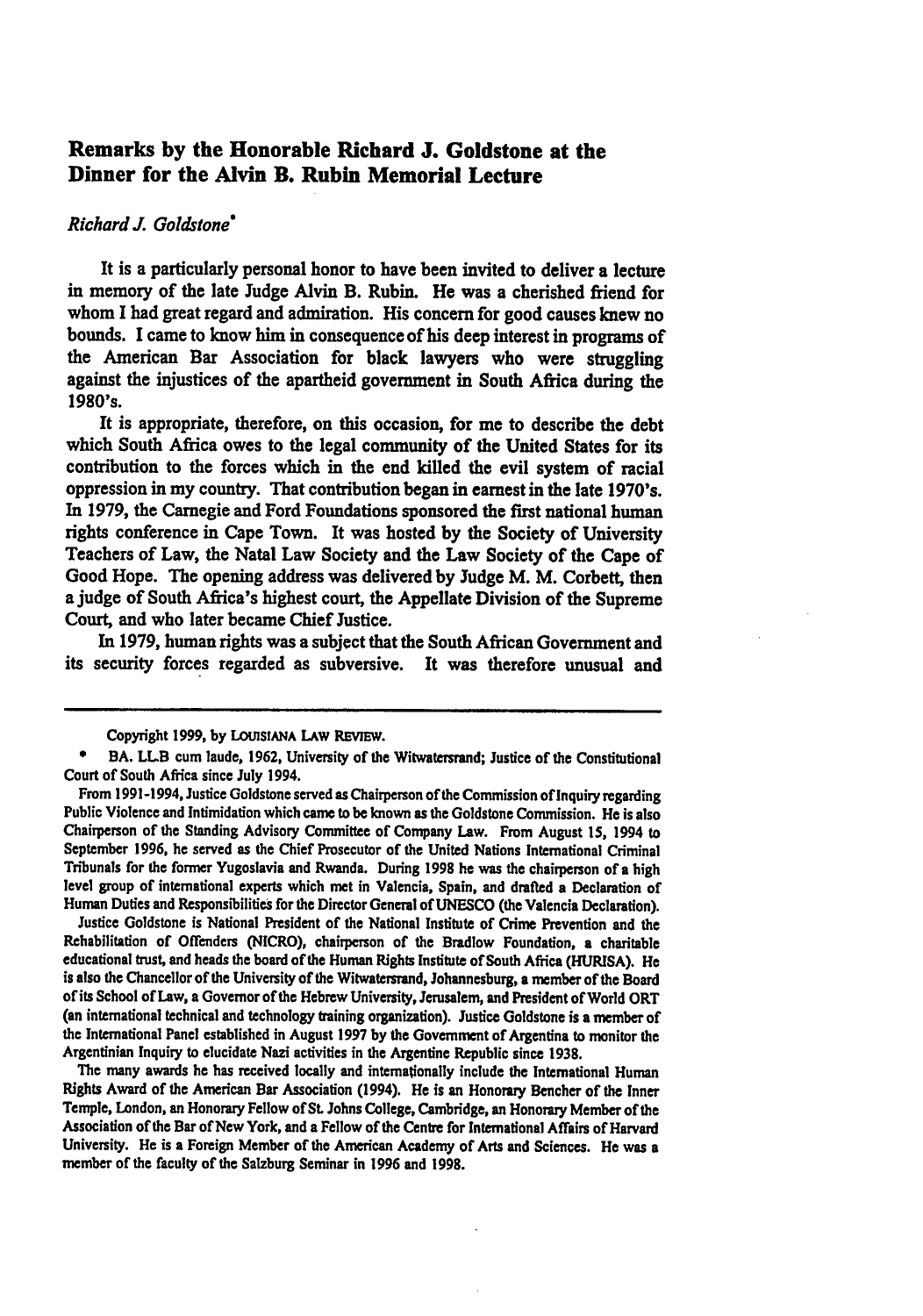courageous for Judge Corbett, in his opening address, to support a Bill of Human Rights as the way forward to a democratic society. Little did he, or anyone else present at that conference, anticipate that fifteen years later South Africa would in fact have a written constitution with a Bill of Rights as its centerpiece.

The **1979** Conference also saw the birth of two new organisations. The first was the Legal Resources Center, a public interest law firm. The second was Lawyers for Human Rights, an activist organisation of lawyers who wished to foster respect for and enforcement of the human rights of all South Africans. Both became important organisations which kept the flame of human rights burning in the most oppressive atmosphere of the final decade of apartheid rule.

The role model for the Legal Resources Center was the Legal Defense Fund of the **NAACP** (the "Inc Fund"), which had done so much during the civil rights campaign to establish the rights of African Americans under the United States Constitution. Its then director in New York was Jack Greenberg who went on to become a distinguished member of the Law Faculty of Columbia University. One of the most outstanding members of the Johannesburg Bar, Arthur Chaskalson, was persuaded to give up private practice and become the first national director of the Legal Resources Center. In fact he remained in that position until, in 1994, he was appointed **by** President Mandela as the President of South Africa's new Constitutional Court.

The Legal Resources Center chose its cases carefully and well. The majority of cases it took to court involved the rights of communities or large sectors of victims of apartheid. It obtained substantive relief in many cases, some of them from reluctant conservative members of the judiciary. The orders it won established, for example, the right of wives to live with their husbands who had been granted permission to live in "white" cities. Other orders protected the rights of whole communities from forced removals, an apartheid policy which led to the displacement from their ancestral lands of large communities. Some of them were forcibly moved into crowded areas which had inadequate facilities.

Some of the more progressive South African law schools established law clinics and began to teach "street law." Their services were used **by** many thousands of indigent black South Africans who were able to assert their legal rights against those who wished to ignore them. Training of black lawyers was sponsored **by** a number of United States law schools. Scholarships were established and young black lawyers were hosted for periods of one or two years at leading American law schools. In **1988,** the first black law clerk in South Africa was a Yale Law School student whose four month visit to Johannesburg was paid for **by** his university. It was my privilege to have him work in my chambers. Within months of his arrival other judges in South Africa hired black law clerks-the ice was broken.

The small number of black lawyers in South Africa organised themselves into two black lawyers associations. The American Bar Association for many years paid for the National Institute for Trial Advocacy (NITA) to hold annual training sessions in the major South African cities for the benefit of many aspiring young black lawyers. Year after year. leaders of the United States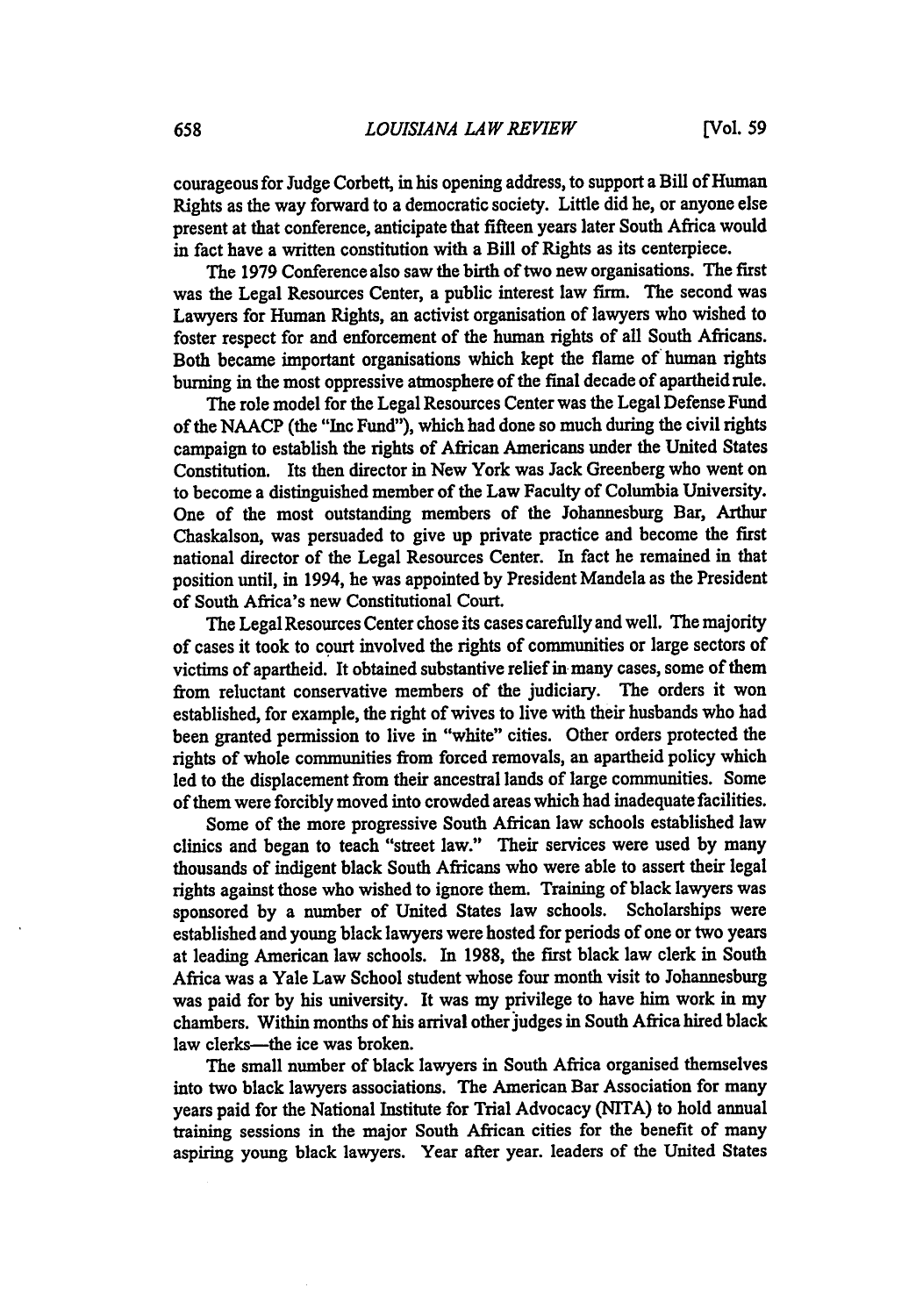bench and bar helped in these training sessions. Some South African judges assisted in those sessions and I was privileged to be one of them. It was in consequence of that program that I met Alvin and Janice Rubin. In about 1986, I was invited by the then chairperson of the Litigation Section of the American Bar Association, Professor Michael A. Tigar, to attend its annual meeting in California and to speak to the importance of the NITA program. Judge Rubin was a leading member of the Litigation Section and over the days of the meeting the Rubins and my wife and I became firm friends. I spoke at that meeting of the importance of the program they had been sponsoring. I was able to inform them first hand of the confidence which the NITA program had brought to many young black lawyers. They agreed to continue the program.

South African judges were also engaged by the United States legal community. For a number of years the Aspen Institute has been holding seminars on the internationalization of human rights for the Federal judiciary. Between 1983 and 1985, with financial assistance from the Ford Foundation, South African judges were invited to attend some of those seminars. Again, I was privileged in having been invited to attend one such seminar. It was in February 1984 and was held in Mobile, Alabama. It was a turning point in my judicial career. I learnt at that seminar what options there were for imaginative judicial officers to foster and protect human rights even in a repressive system. In more recent years other South African judges have also had the privilege of attending Aspen human rights seminars. By the time of their appointment in 1994, all but one of the eleven original members of the Constitutional Court of South Africa had attended such Aspen seminars. My colleague who had not had that experience accepted an invitation soon after his appointment. We have been able to use the knowledge and techniques discussed at those seminars for the benefit of members of the oppressed majority in our own country.

In those dark days of apartheid, the position of black lawyers in South Africa was an unhappy one. The bench was white and male and black defendants preferred to have their cases tried by white lawyers. They naturally felt that their chances of success were greater than they might be if they were representedby a black lawyer. Frustration and a deep sense of injustice pervaded black lawyers' associations. It fell to leading African American lawyers to give them courage and inspiration. Lawyers such as Judge Leon Higginbotham, Judge Thelton Henderson, Judge Nathaniel Jones and the former director of the Inc Fund, Julius Chambers, and many others became important role models. It is those South African black lawyers who benefitted from their experience who are today being widely briefed in both criminal and civil cases and who are being appointed as judges. They are playing a key role in helping to transform the judiciary and the way in which it is perceived **by** the majority of our people.

These helped keep the hope of liberty and justice alive during the apartheid years. They enabled some South African lawyers, counsel and judges, to demonstrate that the law and the courts could protect the vulnerable, the poor and the oppressed even in the most difficult circumstances.